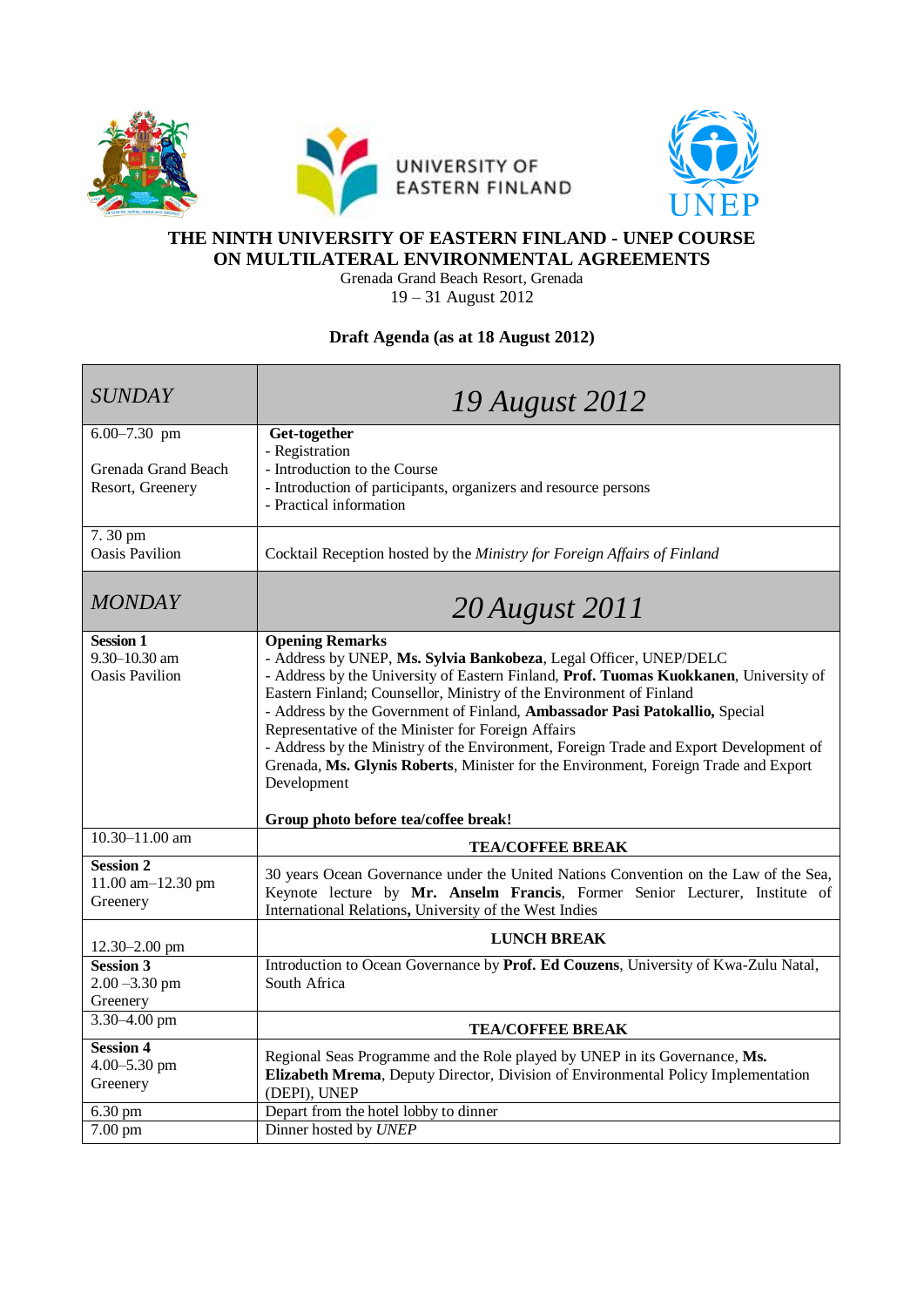| <b>TUESDAY</b>                                            | <b>21 August 2012</b>                                                                                                                                                                                                                                                                                                        |
|-----------------------------------------------------------|------------------------------------------------------------------------------------------------------------------------------------------------------------------------------------------------------------------------------------------------------------------------------------------------------------------------------|
| <b>Session 5</b><br>$9.00 - 10.30$ am<br>Greenery         | International Environmental Diplomacy and Negotiations by Ms. Sylvia Bankobeza,<br>Legal Officer, UNEP/DELC and Ms. Elizabeth Mrema                                                                                                                                                                                          |
| $10.30 - 11.00$ a.m.                                      | <b>TEA/COFFEE BREAK</b>                                                                                                                                                                                                                                                                                                      |
| <b>Session 6</b><br>11.00 $am - 12.30 pm$<br>Greenery     | Regional Ocean Governance Arrangements in the Wider Caribbean by Prof. Robin<br>Mahon, Director of CERMES (Centre for Resource Management and Environmental<br>Studies)                                                                                                                                                      |
| $12.30 - 2.00$ pm                                         | <b>LUNCH BREAK</b>                                                                                                                                                                                                                                                                                                           |
| <b>Session 7</b><br>$2.00 - 3.30$ pm<br>Greenery          | Learning Café based on participants' preparatory tasks moderated by Prof. Michael Kidd,<br>Ms. Elizabeth Mrema, Prof. Mahon and Prof. Tuomas Kuokkanen                                                                                                                                                                       |
| $3.30 - 4.00$ pm                                          | <b>TEA/COFFEE BREAK</b>                                                                                                                                                                                                                                                                                                      |
| $4.00 - 5.30$ pm<br>Greenery                              | Learning Café (cont.)                                                                                                                                                                                                                                                                                                        |
| <b>Session 8</b><br>$5.30 - 5.45$ pm                      | Introduction to the negotiation workshop to be held on 23 August by Prof. Ed Couzens                                                                                                                                                                                                                                         |
| WEDNESDAY                                                 | 22 August 2012                                                                                                                                                                                                                                                                                                               |
| 8.30 am                                                   | Depart from the hotel to the National Stadium                                                                                                                                                                                                                                                                                |
| <b>Session 9</b><br>$9.00 - 10.30$ am<br>National Stadium | Development and Implementation of Ocean-related Multilateral Environmental<br>Agreements in the Caribbean region by Dr Spencer Thomas, Ambassador and Special<br>Envoy for Multilateral Environmental Agreements, Government of Grenada                                                                                      |
| $10.30 - 11.00$ am                                        | <b>TEA/COFFEE BREAK</b>                                                                                                                                                                                                                                                                                                      |
| <b>Session 10</b><br>11.00-12.30 pm                       | The Protection of Marine Biodiversity and the Fisheries Governance, Prof. Michael Kidd,<br>University of Kwa-Zulu Natal, South Africa                                                                                                                                                                                        |
| $12.30 - 2.00$ pm                                         | <b>LUNCH BREAK</b>                                                                                                                                                                                                                                                                                                           |
| <b>Session 11</b><br>$2.00 - 3.00$ pm                     | Protection of Oceans, Seas and Coasts in Latin America and the Caribbean by Ms. Sylvia<br>Bankobeza, on behalf of Ms. Andrea Brusco, Legal Officer, UNEP, Regional Officer for<br>Latin America and the Caribbean., UNEP, Regional Office for Latin America and the<br>Caribbean (ROLAC)                                     |
| <b>Session 12</b><br>$3.00 - 4.00$ pm                     | The Role of Small Island States (SIDS) in the International Environmental Negotiations by<br>Lisa Benjamin, Assistant Professor, the University of the West Indies/ Small Island<br>Sustainability Programme at the College of The Bahamas; alumni of the 2010 course                                                        |
| $4.00 - 4.30$ pm                                          | <b>TEA/COFFEE BREAK</b>                                                                                                                                                                                                                                                                                                      |
| <b>Session 13</b><br>$4.30 - 6.00$ pm                     | Public Forum on Ocean Governance in the Caribbean region, chaired by Ms. Sally Anne<br>Bagwhan Logie, Permanent Secretary, Ministry of Environment, Foreign Trade and<br>Export Development,<br>Panelist: Mr. Anselm Francis, Mr. Arley Gill, International Lawyer, Prof. Claire<br>Morall, St. George's University, Grenada |
| $6.00$ pm                                                 | Reception hosted by the Government of Grenada                                                                                                                                                                                                                                                                                |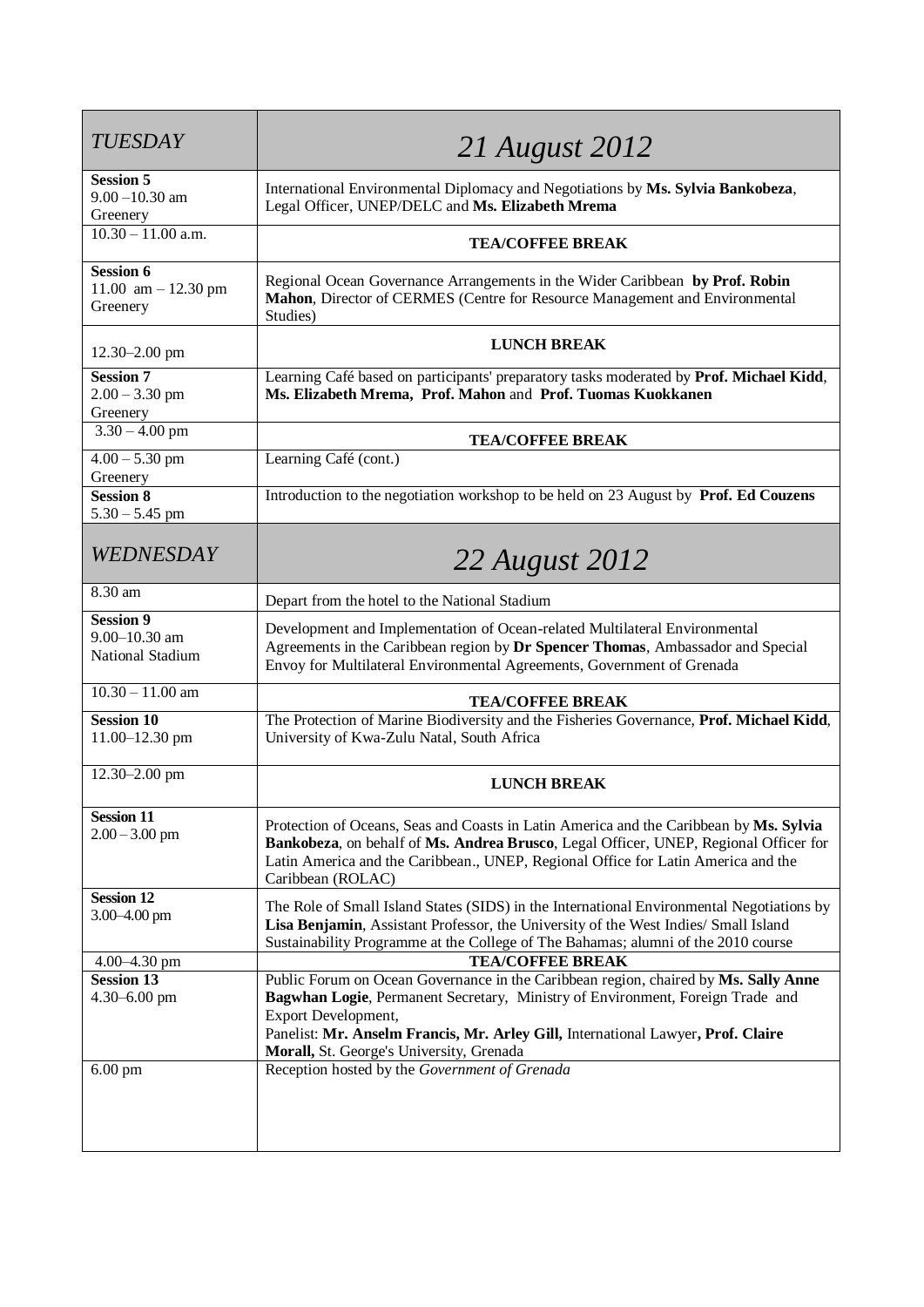| <b>THURSDAY</b>                                         | 23 August 2012                                                                                                                                             |
|---------------------------------------------------------|------------------------------------------------------------------------------------------------------------------------------------------------------------|
| <b>Session 14</b><br>$9.00 - 10.30$ am<br>Greenery      | Negotiation exercise on the conservation of cetaceans led by Prof. Ed Couzens                                                                              |
| 10.30-11.00 am<br>Greenery                              | <b>TEA/COFFEE BREAK</b>                                                                                                                                    |
| $11.00$ am $-12.30$ pm<br>Greenery                      | Negotiation workshop (cont.)                                                                                                                               |
| 12.30-2.00 pm                                           | <b>LUNCH BREAK</b>                                                                                                                                         |
| 2.00-3.30 pm<br>Greenery                                | Negotiation workshop (cont.)                                                                                                                               |
| $3.30 - 4.00$ . pm                                      | <b>TEA/COFFEE BREAK</b>                                                                                                                                    |
| 4.00-approx. 5.00 pm<br>Greenery                        | Negotiation workshop (cont.)                                                                                                                               |
| <b>Session 15</b><br>Approx. 5.00 - 5.30 pm<br>Greenery | Introduction to the negotiation workshop to be held on 28–29 August by Mr. Cam<br>Carruthers, former Senior Programme Officer, UNFCCC Secretariat          |
| <b>FRIDAY</b>                                           | 24 August 2012                                                                                                                                             |
| 08.30 am                                                | Depart from the hotel                                                                                                                                      |
| <b>Session 16</b><br>8.30 am -4.30 pm                   | An Excursion to Woodlands Mangrove, Marquis Coast, Pearls Bay, Levera and Batwhay<br>Beach and the Grand Etang Lake. Lunch will be served on Bathway Beach |
| Approx. 4.30 pm                                         | Arrive at the hotel                                                                                                                                        |
| 6.15 pm                                                 | Depart from the hotel for Fish Friday at Gouyave                                                                                                           |
|                                                         | Opportunity to experience local tradition<br>Transportation covered by the course, food and drinks on own expense                                          |
| <b>SATURDAY</b>                                         | 25 August 2012                                                                                                                                             |
| $9.00 - 17.30$ am                                       | Opportunity to prepare for the negotiation workshop to be held on 28 and 29 August                                                                         |
|                                                         | Note that no meals other than the breakfast are provided during Saturday by the agenda or<br>the resort                                                    |
| <b>SUNDAY</b>                                           | 26 August 2012                                                                                                                                             |
|                                                         | Free day!                                                                                                                                                  |
|                                                         | Note that no meals other than the breakfast are provided during Sunday by the agenda or<br>the resort                                                      |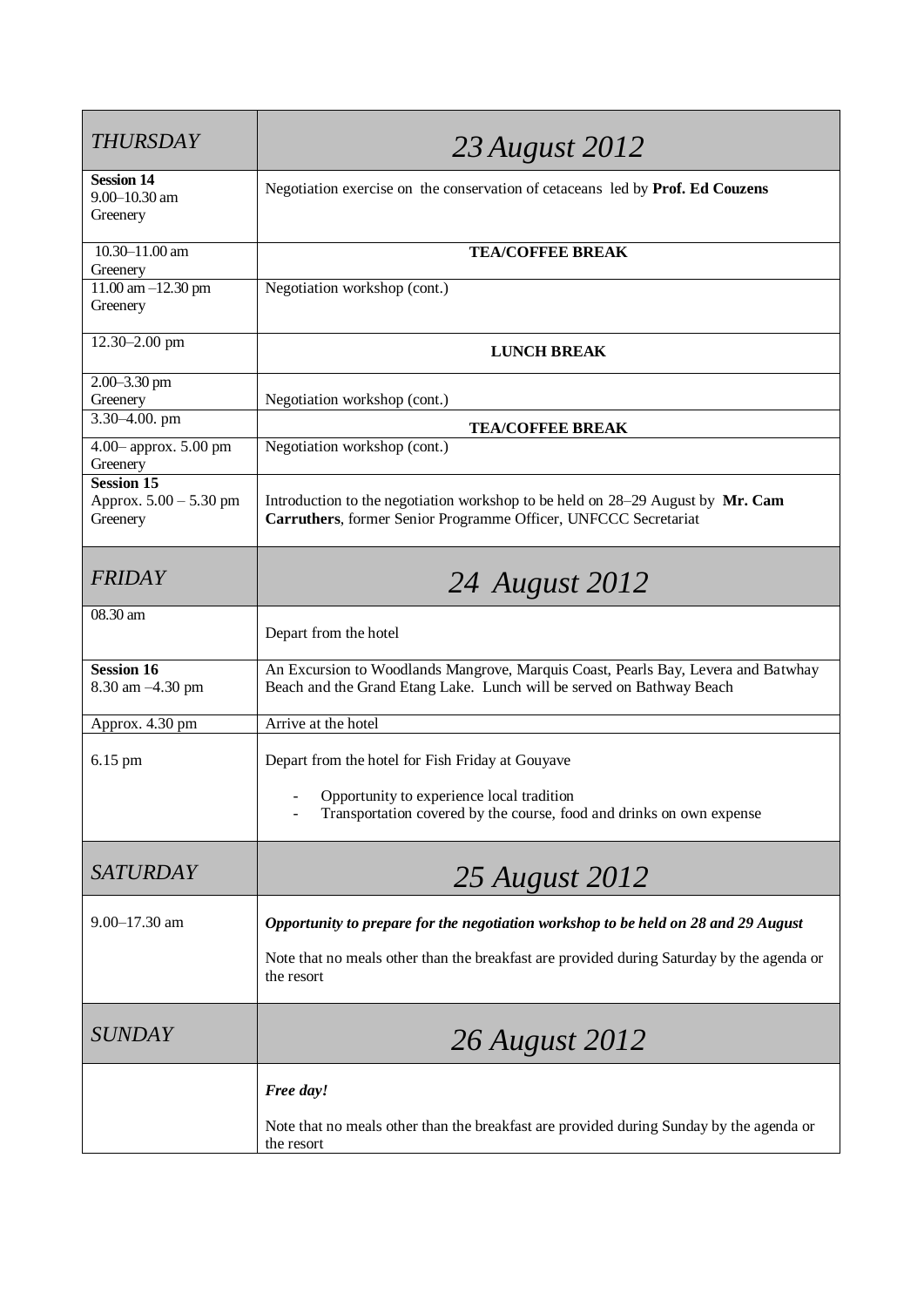| <b>WEEK 2</b>                                                                |                                                                                                                                                      |  |
|------------------------------------------------------------------------------|------------------------------------------------------------------------------------------------------------------------------------------------------|--|
| <b>MONDAY</b>                                                                | 27 August 2012                                                                                                                                       |  |
| <b>Session 17</b><br>$9.00 - 10.30$ am<br>Greenery                           | MEA negotiation primer: negotiating techniques by Mr. Cam Carruthers                                                                                 |  |
| 10.30-11.00. am<br><b>Session 18</b><br>11.00-12.30 pm<br>Greenery           | <b>TEA/COFFEE BREAK</b><br>Drafting exercise led by Ms. Andrea Brusco and Mr. Cam Carruthers                                                         |  |
| 12.30-2.00 pm                                                                | <b>LUNCH BREAK</b>                                                                                                                                   |  |
| 2.00-3.00 pm<br>Greenery                                                     | Drafting exercise (cont.)                                                                                                                            |  |
| 3.30-4.00 pm                                                                 | <b>TEA/COFFEE BREAK</b>                                                                                                                              |  |
| <b>Session 19</b><br>4.00-4.45 pm<br>Greenery                                | Geoengineering and international law by Prof. Tuomas Kuokkanen                                                                                       |  |
| <b>Session 20</b><br>4.45–5.30 pm                                            | Ocean fertilization by Prof. Jorma Kuparinen, University of Helsinki                                                                                 |  |
| <b>TUESDAY</b>                                                               | 28 August 2012                                                                                                                                       |  |
| <b>Session 21</b><br>$9.00 - 10.30$ am<br>Greenery<br>+ three breakout rooms | Negotiation Workshop on marine geoengineering methods, by Mr. Cam Carruthers, Ms.<br>Andrea Brusco, Prof. Jorma Kuparinen and Prof. Tuomas Kuokkanen |  |
| 10.30-11.00 am                                                               | <b>TEA/COFFEE BREAK</b>                                                                                                                              |  |
| $11.00$ am $-12.30$ pm<br>Greenery<br>+ three breakout rooms                 | Negotiation workshop (cont.)                                                                                                                         |  |
| 12.30-2.00 pm                                                                | <b>LUNCH BREAK</b>                                                                                                                                   |  |
| 2.00-3.30 pm<br>Greenery<br>+ three breakout rooms                           | Negotiation workshop (cont.)                                                                                                                         |  |
| 3.30-4.00 pm                                                                 | <b>TEA/COFFEE BREAK</b>                                                                                                                              |  |
| $4.00 - 5.30$ pm<br>Greenery<br>+ three breakout rooms                       | Negotiation workshop (cont.)                                                                                                                         |  |
| WEDNESDAY                                                                    | 29 August 2012                                                                                                                                       |  |
| 9.00-10.30 am<br>Greenery<br>+ three breakout rooms                          | Negotiation workshop (cont.)                                                                                                                         |  |
| $10.30 - 11.00$ am                                                           | <b>TEA/COFFEE BREAK</b>                                                                                                                              |  |